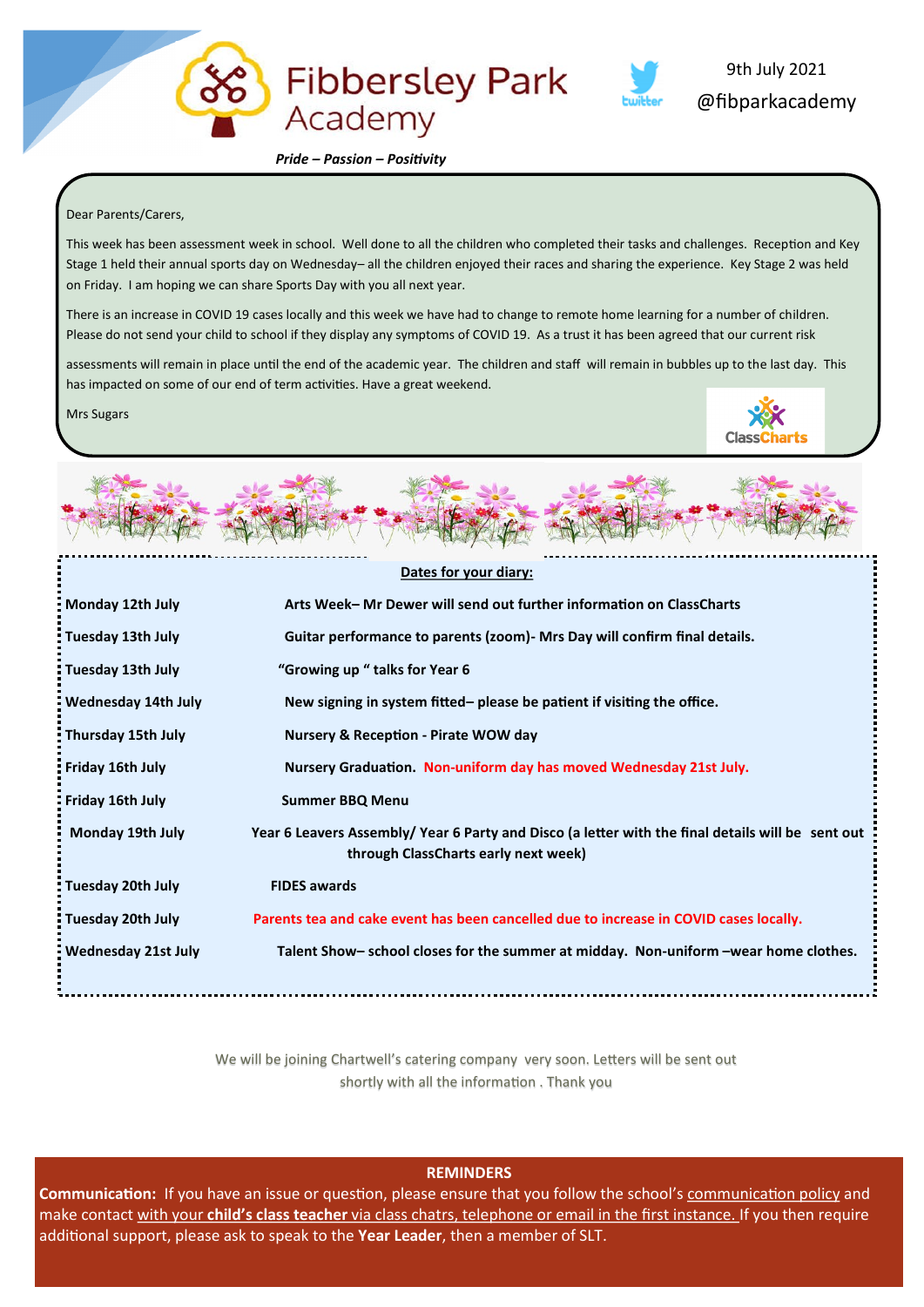

## **Our Fibbersley Stars from this week**



 **Well done to...**

| <b>RG</b>                                                                     | Ivy & Nylah                       | 1E | <b>Krishiv</b>                     | 3H | Everyone as been<br>super!   | <b>5B</b> | <b>Mason &amp; Katelyn</b> |  |  |
|-------------------------------------------------------------------------------|-----------------------------------|----|------------------------------------|----|------------------------------|-----------|----------------------------|--|--|
| <b>RH</b>                                                                     | <b>Bhupinderjeet &amp;</b><br>Mya | 2B | <b>Everyone are stars!</b>         | 3L | Rhys & Evie-Mae              | <b>5S</b> | Amelia & Morgan            |  |  |
| <b>RA</b>                                                                     | Everyone's a<br>superstar!        | 21 | Kyra & Hamden                      | 4D | <b>Megan E &amp; Ollie B</b> | 5X        | <b>Shona &amp; Victor</b>  |  |  |
| 1B                                                                            | <b>Blaise &amp; Felix</b>         | 2S | Rossi-Valentino &<br><b>Simran</b> | 4G | <b>Corey &amp; Dilan</b>     | 6H        | Rebecca & Aaron            |  |  |
| 1W                                                                            | Jiya & Scarlett                   | 3D | Abby & Prosper                     | 4S | Kaylin & Freddie             | 6Z        | Matthew & Logan            |  |  |
| All our Fibbersley Stars will receive their certificates in school next week. |                                   |    |                                    |    |                              |           |                            |  |  |

# **Congratulations to the classes with the highest attendance in each Year Group.**

 **RA 99.4% 1W 97.8% 2B 92.6% 3L 93.9%**

 **4S 98.3% 5B 94% 6Z 91.6%**

### **Year Group emails.**

[yearone@fibbersleyparkacademy.org.uk](mailto:yearone@fibbersleyparkacademy.org.uk) [yeartwo@fibbersleyparkacademy.org.uk](mailto:yeartwo@fibbersleyparkacademy.org.uk)

[yeathree@fibbersleyparkacademy.org.uk](mailto:yearthree@fibbersleyparkacademy.org.uk%20) [yearfour@fibbersleyparkacademy.org.uk](mailto:yearfour@fibbersleyparkacademy.org.uk) [yearfive@fibbersleyparkacademy.org.uk](mailto:yearfive@fibbersleyparkacademy.org.uk) [yearsix@fibbersleyparkacademy.org.uk](mailto:yearsix@fibbersleyparkacademy.org.uk)

 **Please remember to maintain social distance when you are on the school site. It is also essential that all visitors to our site wear a face covering if you are able to.**